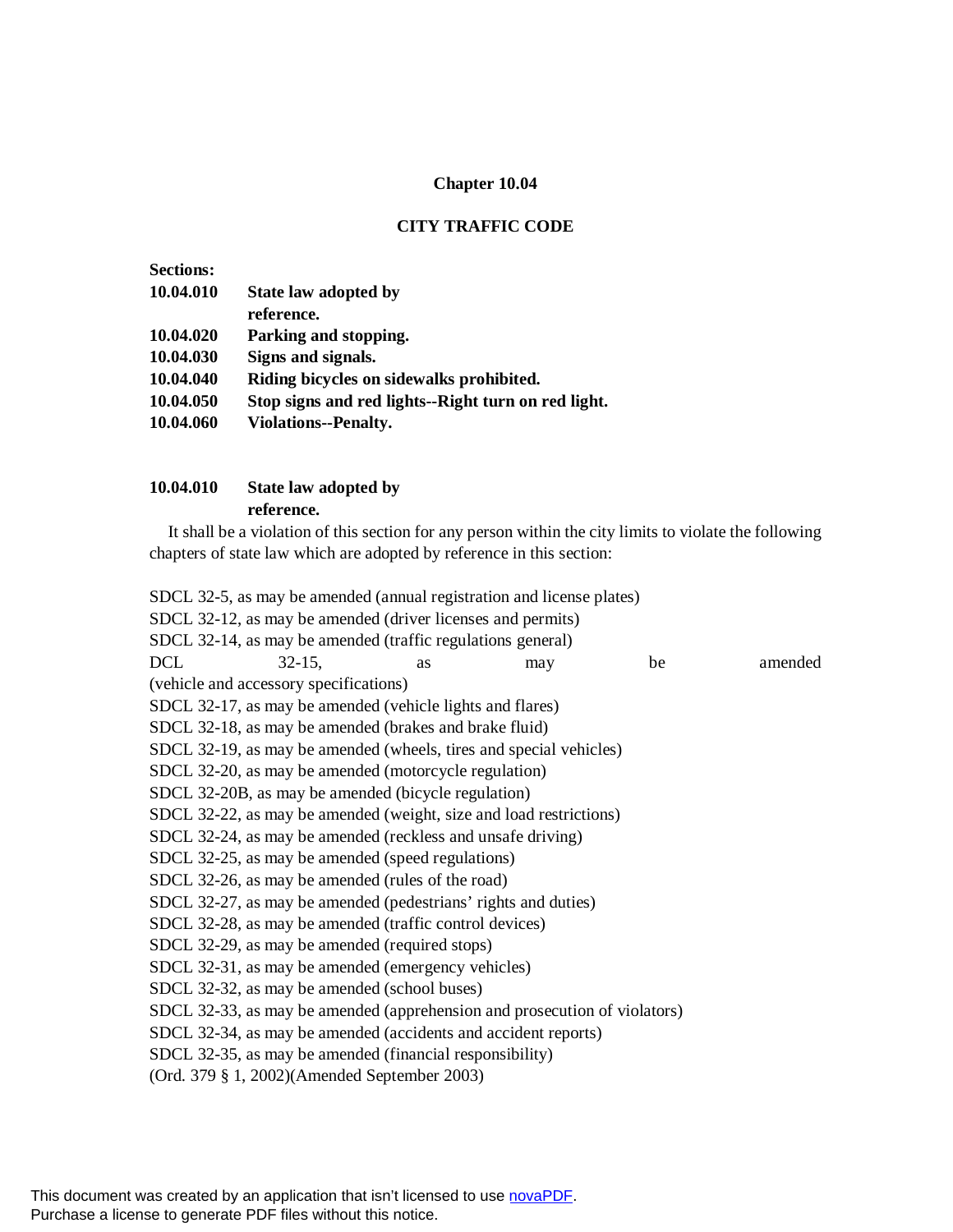#### **10.04.020 Parking and stopping.**

A. It is unlawful for the operator of a vehicle to stop, stand, or park such vehicle in any of the following places except when necessary to avoid conflict with other traffic or in compliance with the directions of a police officer or traffic control sign or signal:

- 1. Within an intersection;
- 2. On a crosswalk;

3. Outside the first line of cars parked next to the curb, otherwise than temporarily for the purpose of and while actually engaged in loading or unloading;

- 4. Within fifteen (15) feet of the intersection of curb lines;
- 5. Within fifteen (15) feet of the driveway entrance to a fire station;
- 6. Within fifteen (15) feet of a fire hydrant;
- 7. In front of a private driveway;
- 8. On a sidewalk;

9. Alongside or opposite any street excavation or obstruction when such stopping, standing or parking would obstruct traffic;

10. Any place on the roadway of Military Road, River Drive, Highway 105 and that part of North Main Street where it intersects Military Road and Highway 105 within the city.

B. Parking of Trucks. All freight and stock trucks shall be parked in the city at such places only as have been marked and designated by the chief of police, and shall be parked parallel with the curb; provided, however, that this section shall not apply to light delivery trucks delivering goods from house to house and place to place which requires a stop or parking of but a few minutes to receive or deliver merchandise.

C. Parallel and Diagonal Parking. No vehicle shall be parked on any street, except such vehicle to be parked parallel to the curb, headed in the direction of traffic, with curbside wheels of the vehicle within twelve (12) inches from the curb, and no closer than four feet to any other vehicle front or rear, except upon those streets which have been designated, marked or signed for angle parking, vehicles shall, on such streets, be parked at the angle to the curb indicated by such marks or signs. (Ord. 379 § 2, 2002)

#### **10.04.030 Signs and signals.**

The common council shall by resolution determine and designate the character or type of all official traffic signs and signals, all such signs and signals to be uniform throughout the city, as far as is practicable, provided that all official traffic signs and signals, now erected and in operation are hereby designated official traffic signs and signals. Subject to this selection, the chief of police is authorized and as to those signs and signals required hereunder, it shall be his or her duty to place and maintain or cause to be placed and maintained all official traffic signs and signals. (Prior code § 7.0401)

## **10.04.040 Riding bicycles on sidewalks prohibited.**

A. No person shall ride any bicycle on the sidewalks, lengthwise of crosswalks in the city, and shall ride such bicycle as near the right hand curb as may be practicable, and in such manner as not